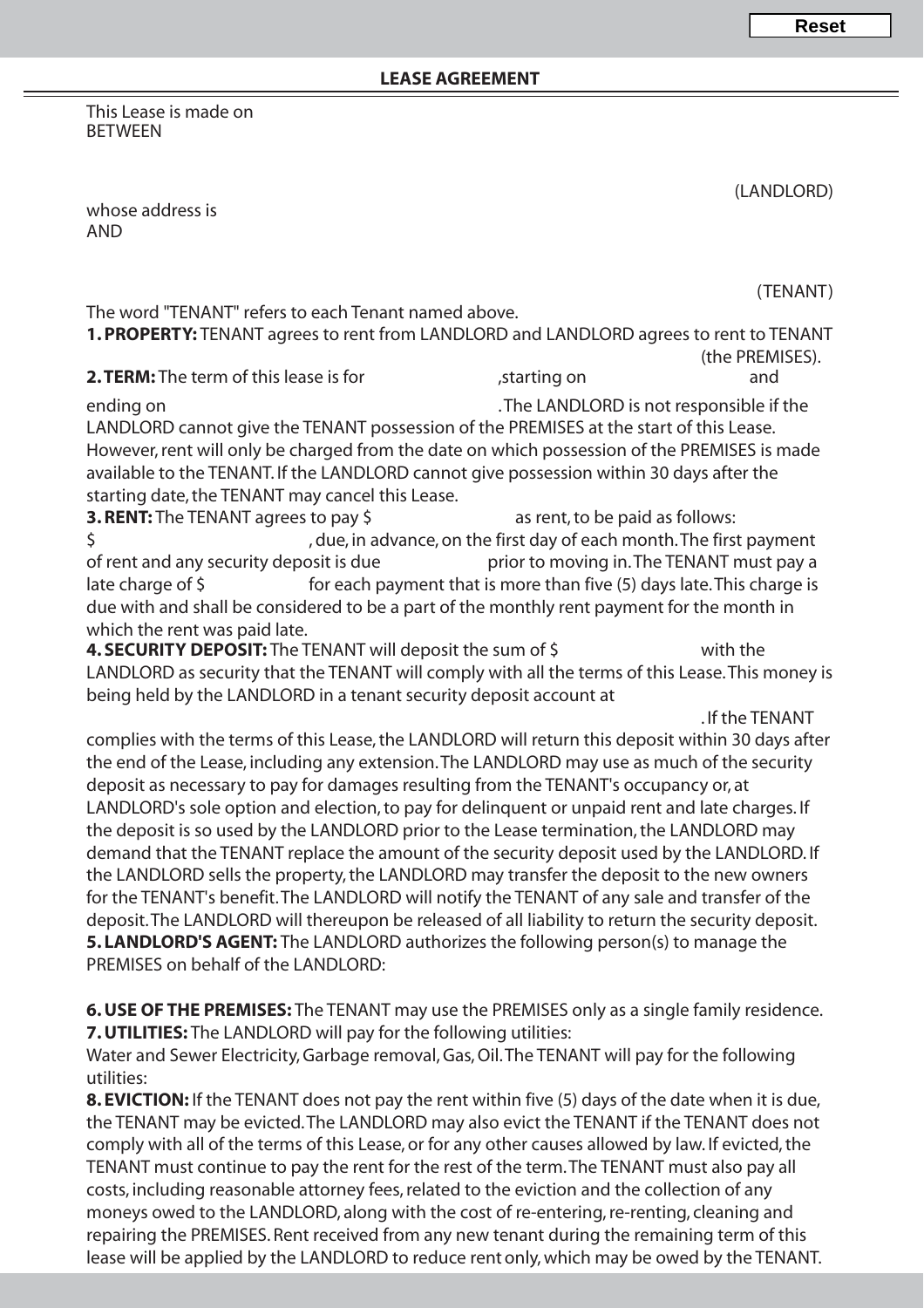**9. PAYMENTS BY LANDLORD:** If the TENANT fails to comply with the terms of this Lease, the LANDLORD may take any required action and charge the cost, including reasonable attorney fees, to the TENANT. Failure to pay such costs upon demand is a violation of this Lease.

**10. CARE OF THE PREMISES:** The TENANT has examined the PREMISES, including (where applicable) the living quarters, all facilities, furniture and appliances, and is satisfied with its present physical condition.The TENANT agrees to maintain the PREMISES in as good condition as it is at the start of this Lease except for ordinary wear and tear.The TENANT must pay for all repairs, replacements and damages, whether or not caused by the act or neglect of the TENANT. The TENANT will remove all of the TENANT's property at the end of this Lease. Any property that is left becomes the property of the LANDLORD and may be thrown out.

All of TENANT'S garbage will be disposed of properly by TENANT in the appropriate receptacles for garbage collection. Accumulations of garbage in and around the PREMISES, or depositing by TENANT or those residing with TENANT of garbage in areas not designated and designed as garbage receptacles shall constitute a violation of this lease.TENANT shall generally maintain the PREMISES in a neat and orderly condition. Damage or destruction by TENANT, TENANT's employees or TENANT's visitors of the PREMISES shall constitute a violation of this Lease.

**11. DESTRUCTION OF PREMISES:** If the PREMISES are totally destroyed through no fault of the TENANT, the TENANT's employees or TENANT's visitors, then the Lease will end and the TENANT will pay rent up to the date of destruction.

**12. INTERRUPTION OF SERVICES:** The LANDLORD is not responsible for any inconvenience or interruption of services due to repairs, improvements or for any reason beyond the LANDLORD's control.

**13. ALTERATIONS:** The TENANT must get the LANDLORD's prior written consent to alter, improve, paint or wallpaper the PREMISES. Alterations, additions and improvements become the LANDLORD's property.

**14. COMPLIANCE WITH LAWS:** The TENANT must comply with laws, orders, rules and requirements of governmental authorities and insurance companies which have issued or are about to issue policies covering the PREMISES and/or its contents.

**15. NO WAIVER BY LANDLORD:** The LANDLORD does not give up or waive any rights by accepting rent or by failing to enforce any terms of this Lease.

**16. NO ASSIGNMENT OR SUBLEASE:** The TENANT may not sublease the PREMISES or assign this Lease without the LANDLORD's prior written consent.

**17. ENTRY BY LANDLORD:**Upon reasonable notice, the LANDLORD may enter the PREMISES to provide services, inspect, repair, improve or show it.The TENANT must notify the LANDLORD if the TENANT will be away for ten (10) days or more. In case of emergency or the TENANT's absence, the LANDLORD may enter the PREMISES without the TENANT's consent.

**18. QUIET ENJOYMENT:** The TENANT may live in and use the PREMISES without interference subject to the terms of this Lease.

**19. SUBORDINATION:** This Lease and the TENANT's rights are subject and subordinate to present and future mortgages on the property which include the PREMISES. the LANDLORD may execute any papers on the TENANT's behalf as the TENANT's attorney in fact to accomplish this.

**20. HAZARDOUS USE:** The TENANT will not keep anything in the PREMISES which is dangerous, flammable, explosive or which might increase the danger of fire or any other hazard, or which would increase LANDLORD's fire or hazard insurance.

**21. INJURY OR DAMAGE:** The TENANT will be responsible for any injury or damage caused by the act or neglect of the TENANT, the TENANT's employees or TENANT's visitors.The LANDLORD is not responsible for any injury or damage unless due to the negligence or improper conduct of the LANDLORD.